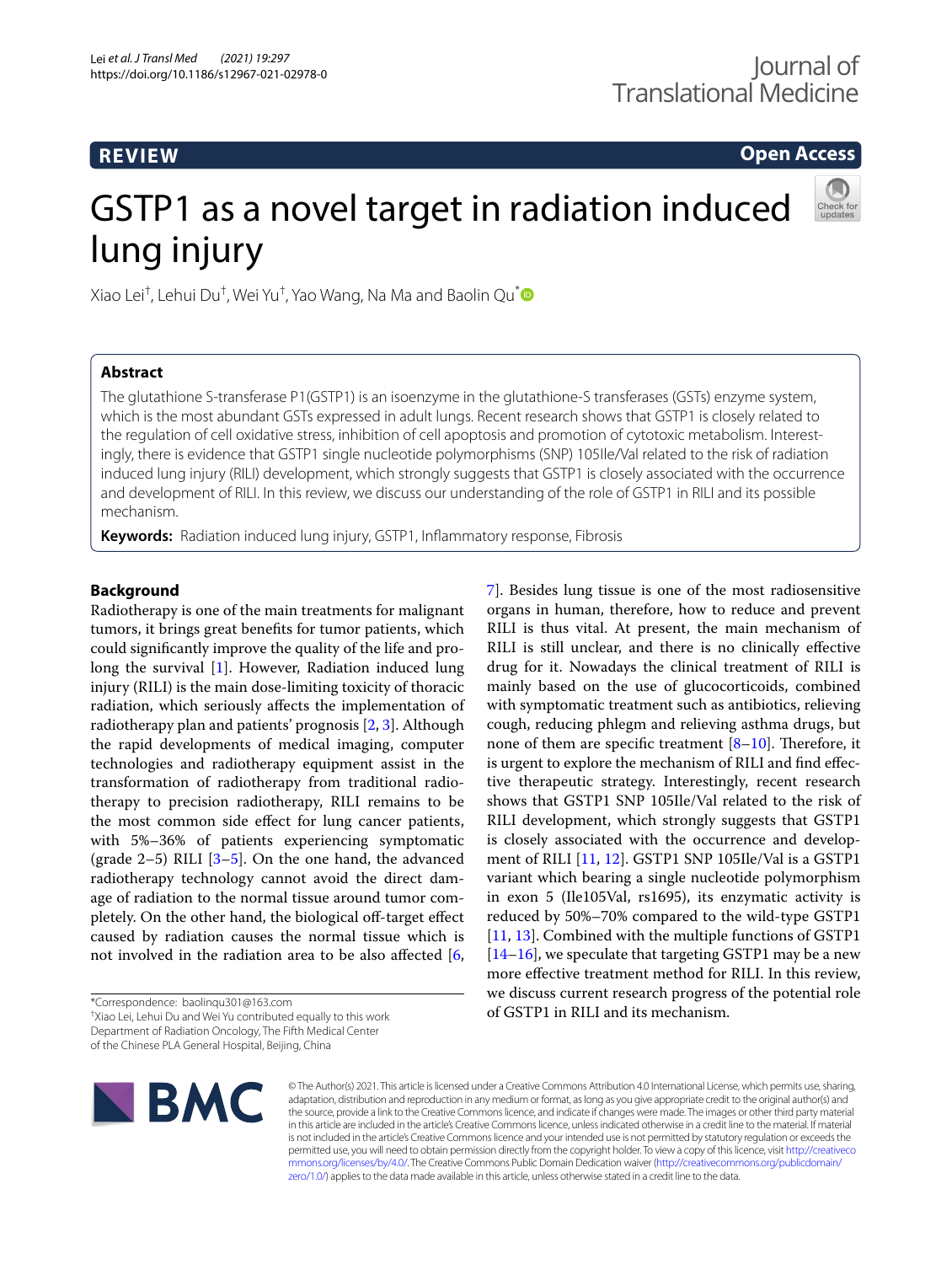## **The potential role and its mechanisms of GSTP1 in radiation induced lung injury**

GSTP1 is the most abundant protein subtype in glutathione S transferase family, which mainly contains α, μ, π, θ subtypes. The GTSP1 gene is located on chromosome 11q13, which consists of nine exons and 3.2 kb in length [\[17](#page-3-13), [18\]](#page-3-14). GSTP1 can catalyze the combination of glutathione (GSH) with various electrophilic and hydrophobic substances to form water-soluble compounds to be discharged from body, thereby reducing the damage of intracellular biological macromolecules [\[16,](#page-3-12) [19\]](#page-3-15). It is a dimeric protein composed of two same subunits with a molecular weight of 22.5 kDa [\[20\]](#page-3-16). Recent research shows that GSTP1 plays a vital role in maintaining the balance of cell oxidation and regulating cell proliferation and apoptosis  $[21-23]$  $[21-23]$  $[21-23]$ . Furthermore, clinical data finds that patients with GSTP1 SNP 105Ile/Val had signifcantly higher risk of radiation pneumonitis (RP) of grade  $>2$  $(P=0.001)$ , which strongly indicates that GSTP1 is closely associated with the occurrence and development of RILI [\[11\]](#page-3-8). Although there is no experimental study on the efect of GSTP1 on RILI, we consider that GSTP1 has the potential role to protect against RILI combining with the anti-oxidation and anti-apoptosis functions of GSTP1. The potential mechanisms of GSTP1 in RILI as follows.

## **GSTP1 is involved in the regulation of infammatory response**

Multiple studies have shown that GSTP1 can inhibit inflammation through multiple pathways  $[24-27]$  $[24-27]$ . The frst and most important mode is via inhibiting reactive oxygen species (ROS) pathway  $[24, 28]$  $[24, 28]$  $[24, 28]$  $[24, 28]$ . As we mentioned before, GSTP1 belongs to GST family, which can catalyze intracellular detoxifcation reactions so that plays role in bufering ROS [\[29](#page-3-22)]. Kecheng Lei shows that MNPC, a small molecule NQO1 and GSTP1 dual inhibitor, can reduce ROS reaction via inhibiting both NADPH quinone oxidoreductase 1 (NQO1) and GSTP1, leading to apoptosis and mitigated glioblastoma (GBM) cell proliferation [[24\]](#page-3-19). Other studies provide evidence that GSTP1 is phase-II detoxifcation enzymes that reduce quinones directly to hydroquinones, eliminating the formation of ROS produced by redox cycling  $[30, 31]$  $[30, 31]$  $[30, 31]$  $[30, 31]$  $[30, 31]$ . The second mode is via inhibiting LPS-stimulated MAPKs (mitogen-activated protein kinases)  $[32-34]$  $[32-34]$ . Lan Luo shows that GSTP1 can suppress lipopolysaccharides (LPS) induced excessive production of pro-infammatory factors by inhibiting LPS-stimulated MAPKs as well as NF-kappaB activation. Besides, GSTP1 can prevent LPSinduced TNF-alpha, IL-1beta, MCP-1 and NO production. Through the above method, GSTP1 can alleviate LPS-induced acute lung injury [[33](#page-4-1), [35\]](#page-4-2). Recent research also shows that GSTP1 can inhibit LPS-induced infammatory response through regulating autophagy  $[34]$ . The third mode is via regulating mitochondrial energetics and cellular metabolism [\[36](#page-4-3)]. Marianne E Fletcher fnds that inhibiting GSTP1 can aggravate pulmonary edema, infammatory cell infltration and other infammatory reactions through the third mode [[37\]](#page-4-4). In summary, GSTP1 could regulate infammation response through the above three modes.

## **GSTP1 is related to radiation induced fbrosis**

RILI includes radiation pneumonitis and radiation induced pulmonary fbrosis. It's the consequence for acute and late efects of radiation. Radiation pneumonitis occurs in 6 months after radiation while radiation induced pulmonary fbrosis occurs>6 months [\[3](#page-3-2), [38](#page-4-5)]. Recent clinical researches show that GSTP1 is associated with radiation induced fibrosis to various tissues [[39,](#page-4-6) [40](#page-4-7)]. Hege Edvardsen followed up 92 breast cancer survivors previously treated with hypofractionated radiation therapy, did the SNPs genotype and found GSTP1 was highly associated with subcutaneous fbrosis and lung fbrosis, which might be due to participate in maintenance of the intracellular redox balance [[41\]](#page-4-8). Fangming Kan utilized RNA sequencing and Gene Ontology (GO) analysis on mice liver tissue infected with Hepatitis B virus (HBV), then he discovered GSTP1 was one of the key proteins involved in HBV-related liver fbrosis [[42\]](#page-4-9). Terrazzino did the research with 257 breast cancer patients who underwent surgery plus adjuvant radiotherapy and found GSTP1 Ile105Val was signifcantly associated with the risk of Grade 2–3 radiation-induced fbrosis, especially in skin fbrosis [[43\]](#page-4-10). Lehui Du recruited a total of 149 lung cancer patients who had received intensity modulated radiation therapy (IMRT) and did blood samples DNA extraction and genotyping, then they found an association between GSTP1 SNP 105Ile/Val and risk of RP development, which suggests the potential use of this genetic polymorphism as a predictor of RP  $[11]$ . In summary, GSTP1 involves in various tissues' radiation induced fbrosis, which indicates GSTP1 plays an important role in RILI.

## **GSTP1 regulates radiation induced cell apoptosis**

Plenty of studies have shown that GSTP1 can regulate radiation induced apoptosis through multiple pathways [[44–](#page-4-11)[46\]](#page-4-12). T Wang discovered that GSTP1 Inhibited C-Jun N-Terminal Kinase (Jnk1) signaling through interaction with the C Terminus [[47\]](#page-4-13), while Ruscoe JE showed that GSTP1 could inhibit radiation induced cell apoptosis via GSTP1-Jnk1 pathway [[48\]](#page-4-14). GSTP1 also could inhibit the interaction between tumor necrosis factor-related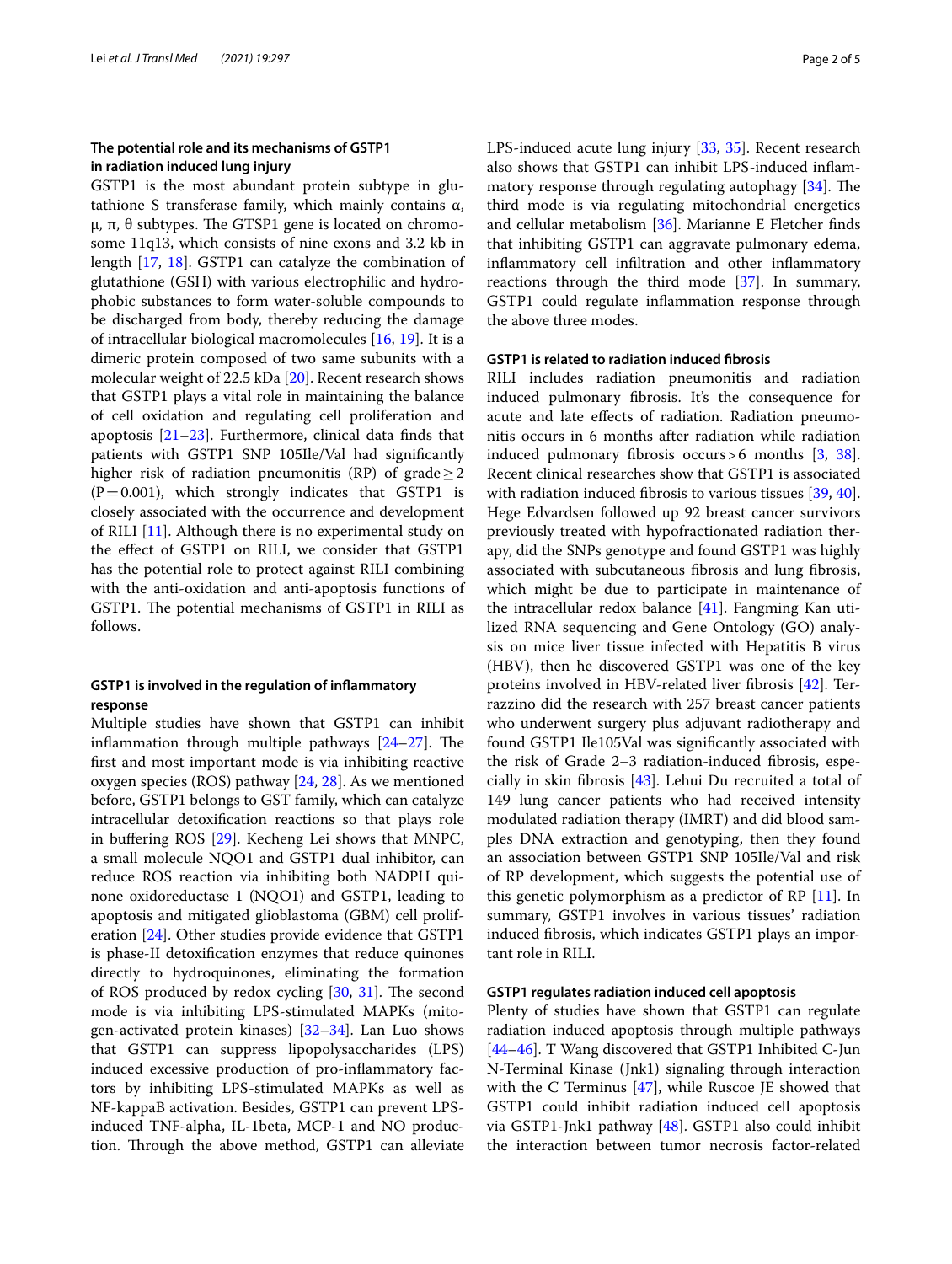

<span id="page-2-0"></span>receptor 2 (TRAF2) and apoptosis signal-regulating kinase 1 (ASK1) by binding to TRAF2, negatively regulated the ASK1–MEK–JNK/p38 pathway induced by tumor necrosis factor α (TNFα), which inhibited cell apoptosis [[30\]](#page-3-23). However, Guyue Liu showed that GSTP1 could induce apoptosis in malignant hematologic cells via downregulation of myeloid cell leukemia-1 (Mcl-1) and cellular FLICE (FADD-like IL-1β-converting enzyme) inhibitory protein (c-FLIP) [[49\]](#page-4-15). GSTP1 also could induce apoptosis through the Fas-ASK1-JNK/p38 pathway by amplifying Fas ligand [\[50](#page-4-16)]. In summary, the mechanism of GSTP1 regulating cell apoptosis and proliferation is thus complicated, which need to further explore.

### **Perspective**

Although the development of medical technology has greatly alleviated the occurrence of adverse events of radiotherapy, lung tissue, as one of the most radiosensitive organs, is impossible to avoid damage to patients with chest tumors after radiotherapy  $[51–54]$  $[51–54]$  $[51–54]$  $[51–54]$ . Therefore, RILI is still the most common complication after radiotherapy for patients with chest tumors [[3\]](#page-3-2). RILI includes radiation pneumonitis and radiation induced pulmonary fbrosis, the pathogenesis of which is still not completely clear [[55\]](#page-4-19). Mainstream researches show that the mechanism of RILI may be because ionizing radiation can directly cause DNA damage and a large number of free radicals in lung tissue cells, which can mediate and amplify the damage of alveolar epithelial cells and vascular endothelial cells by promoting oxidative stress, vascular damage and infammatory response, further leading to RILI [\[56](#page-4-20)[–58\]](#page-4-21). Nowadays there is no specifc therapeutic drug for radiation-induced lung injury, only glucocorticoids are used in the treatment of RILI, but it's not specific treatment  $[10]$  $[10]$ . Therefore, there is an urgent need to fnd a strategy to prevent or treat RILI in clinic. GSTP1 is a protein subtype in glutathione S transferase family, which shows great role in maintaining the balance of cell oxidation and regulating cell proliferation and apoptosis [[23](#page-3-18), [59\]](#page-4-22). Although there is no experimental research indicating GSTP1 plays crucial role in RILI, Du's research presents GSTP1 SNP 105Ile/Val is a vital predictor of RILI, which raise our interest that GSTP1 may have the potential role to protect against RILI  $[11]$  $[11]$ . The potential mechanisms of GSTP1 protecting against RILI have already present in this review, which means that GSTP1 may be the signifcant target for clinical protection of RILI (Fig. [1](#page-2-0)). However, recent research shows that GSTP1 is closely related to tumor occurrence and prognosis [[60–](#page-4-23) [63\]](#page-4-24). GSTP1 is highly expressed in a variety of tumor tissues and can be used as a biomarker in tumors [[64](#page-4-25)[–66](#page-4-26)]. Therefore, research needs to further explore the role of GSTP1 in tumor tissue after radiotherapy, so that clinic can make individual treatment for patients to reduce the occurrence of RILI.

## **Conclusion**

All in all, GSTP1 is an important predictor of RILI and may play vital role in prevention of RILI. The potential mechanisms of GSTP1 in RILI include infammatory response, radiation induced fbrosis and cell apoptosis. However, there is still no clear experiment to show the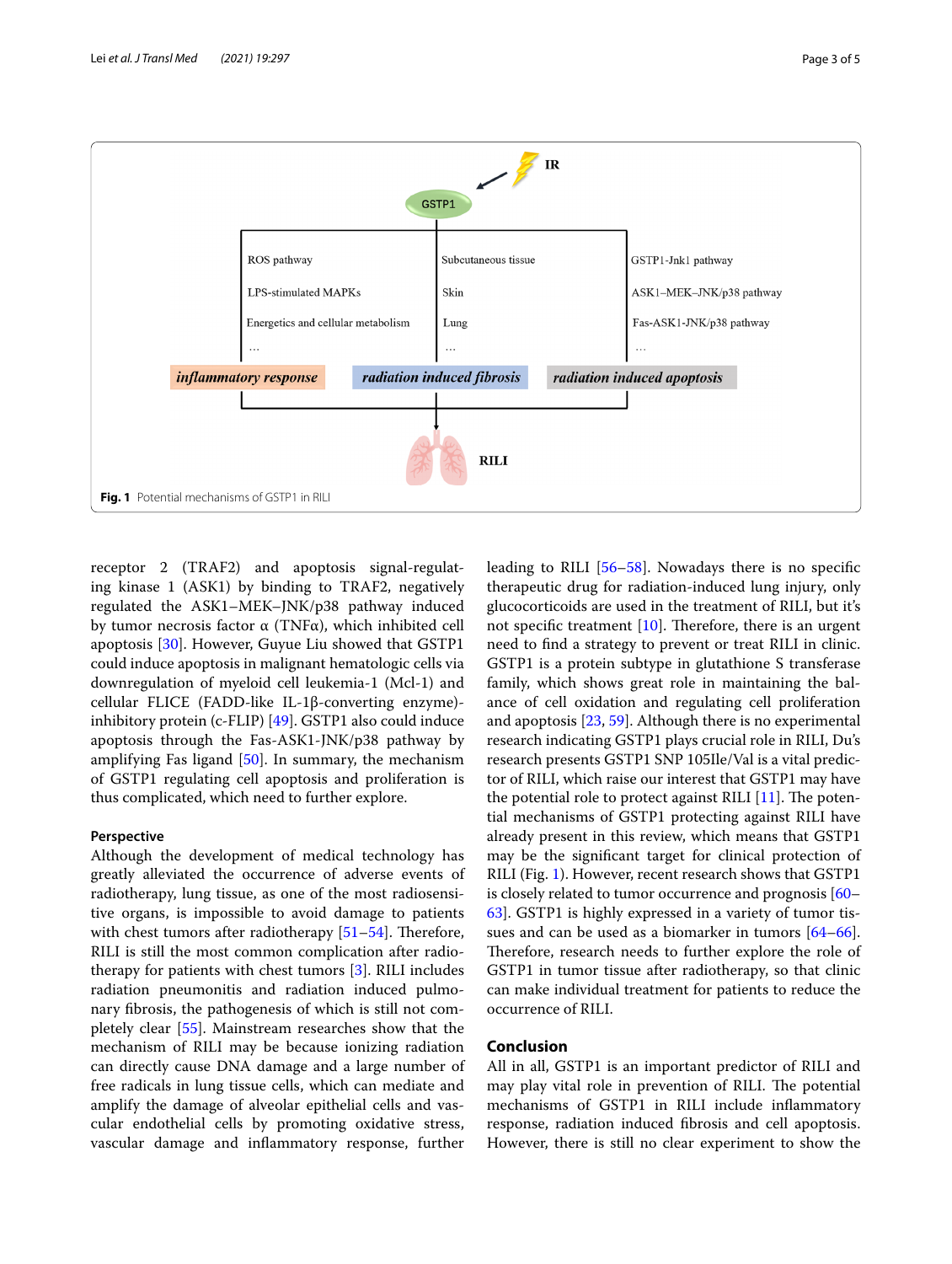role and mechanism of GSTP1 in RILI. This is a research idea we provide for everyone, which could make better individualized treatment strategies for the clinic. Furthermore, although related studies have shown that GSTP1 is closely related to the occurrence and development of tumors, there is no research showing the role of GSTP1 in tumor tissues after radiotherapy. Till now, there are several evidences showing that targeting GSTP1 can have a synergistic efect with chemotherapy drugs, but no relevant study shown between GSTP1 and chemotherapy-induced lung injury [\[66](#page-4-26)[–68](#page-4-27)]. If the changes in the expression or activity of GSTP1 protein could be controlled to increase the destructive efect of radiotherapy on tumor tissues, while reducing radiation damage to the normal lung tissue, it will have extremely important medical signifcance for the treatment and prognosis of patients with thoracic tumors. This is the core purpose of this review.

#### **Acknowledgements**

Not applicable.

#### **Authors' contributions**

XL and LD made the manuscript. WY did the perspective part. NM and YW helped collect clinic data. BQ participated in the writing of paper and revision of manuscript. All authors read and approved the fnal manuscript.

#### **Funding**

This study was supported in part by the grants from National Natural Science Foundation of China (No. 82003387), Military Research Plan (No. 20BJZ40) and The Second Medical Center & National Clinical Research Center for Geriatric Diseases, Chinese PLA General Hospital (NCRCG-PLAGH-2020003).

#### **Availability of data and materials**

The datasets are available under reasonable request.

## **Declarations**

**Ethics approval and consent to participate** Not applicable.

#### **Consent for publication**

Not applicable.

#### **Competing interests**

The authors declare that they have no competing interests.

Received: 26 April 2021 Accepted: 4 July 2021 Published online: 08 July 2021

#### **References**

- <span id="page-3-0"></span>1. Citrin DE. Recent developments in radiotherapy. N Engl J Med. 2017;377(11):1065–75.
- <span id="page-3-1"></span>2. Giuranno L, et al. Radiation-induced lung injury (RILI). Front Oncol. 2019;9:877.
- <span id="page-3-2"></span>3. Hanania AN, et al. Radiation-induced lung injury: assessment and management. Chest. 2019;156(1):150–62.
- 4. De Ruysscher D, et al. Radiotherapy toxicity. Nat Rev Dis Primers. 2019;5(1):13.
- <span id="page-3-3"></span>5. Xia C, et al. Prevention and treatment of radiation-induced lung injury. Future Med Chem. 2020;12(23):2161–73.
- <span id="page-3-4"></span>6. Alizadeh E, Orlando TM, Sanche L. Biomolecular damage induced by ionizing radiation: the direct and indirect effects of low-energy electrons on DNA. Annu Rev Phys Chem. 2015;66:379–98.
- <span id="page-3-5"></span>7. Pouget JP, Georgakilas AG, Ravanat JL. Targeted and off-target (bystander and abscopal) effects of radiation therapy: redox mechanisms and risk/ beneft analysis. Antioxid Redox Signal. 2018;29(15):1447–87.
- <span id="page-3-6"></span>8. Xue J, et al. Gene-modifed mesenchymal stem cells protect against radiation-induced lung injury. Mol Ther. 2013;21(2):456–65.
- Zhou J, et al. Lung tissue extracellular matrix-derived hydrogels protect against radiation-induced lung injury by suppressing epithelial-mesenchymal transition. J Cell Physiol. 2020;235(3):2377–88.
- <span id="page-3-7"></span>10. Jin H, et al. Radiation-induced lung fbrosis: preclinical animal models and therapeutic strategies. Cancers (Basel). 2020;12(6):1561.
- <span id="page-3-8"></span>11. Du L, et al. GSTP1 Ile105Val polymorphism might be associated with the risk of radiation pneumonitis among lung cancer patients in Chinese population: a prospective study. J Cancer. 2018;9(4):726–35.
- <span id="page-3-9"></span>12. Du L, et al. Association of DNA repair gene polymorphisms with the risk of radiation pneumonitis in lung cancer patients. Oncotarget. 2018;9(1):958–68.
- <span id="page-3-10"></span>13. Ali-Osman F, et al. Molecular cloning, characterization, and expression in *Escherichia coli* of full-length cDNAs of three human glutathione S-transferase Pi gene variants. Evidence for diferential catalytic activity of the encoded proteins. J Biol Chem. 1997;272(15):10004–12.
- <span id="page-3-11"></span>14. Nørskov MS, Dahl M, Tybjærg-Hansen A. Genetic Variation in GSTP1, lung function, risk of lung cancer, and mortality. J Thorac Oncol. 2017;12(11):1664–72.
- 15. Dong SC, et al. Glutathione S-transferase π: a potential role in antitumor therapy. Drug Des Devel Ther. 2018;12:3535–47.
- <span id="page-3-12"></span>16. Chatterjee A, Gupta S. The multifaceted role of glutathione S-transferases in cancer. Cancer Lett. 2018;433:33–42.
- <span id="page-3-13"></span>17. Cui J, et al. GSTP1 and cancer: expression, methylation, polymorphisms and signaling (Review). Int J Oncol. 2020;56(4):867–78.
- <span id="page-3-14"></span>18. Cowell IG, et al. The structure of the human glutathione S-transferase pi gene. Biochem J. 1988;255(1):79–83.
- <span id="page-3-15"></span>19. McIlwain CC, Townsend DM, Tew KD. Glutathione S-transferase polymorphisms: cancer incidence and therapy. Oncogene. 2006;25(11):1639–48.
- <span id="page-3-16"></span>20. FeiFei W, et al. FBX8 degrades GSTP1 through ubiquitination to suppress colorectal cancer progression. Cell Death Dis. 2019;10(5):351.
- <span id="page-3-17"></span>21. Mian OY, et al. GSTP1 Loss results in accumulation of oxidative DNA base damage and promotes prostate cancer cell survival following exposure to protracted oxidative stress. Prostate. 2016;76(2):199–206.
- 22. Qiu K, Zheng Z, Huang Y. Long intergenic noncoding RNA 00844 promotes apoptosis and represses proliferation of prostate cancer cells through upregulating GSTP1 by recruiting EBF1. J Cell Physiol. 2020;235(11):8472–85.
- <span id="page-3-18"></span>23. Lei K, et al. Discovery of a dual inhibitor of NQO1 and GSTP1 for treating glioblastoma. J Hematol Oncol. 2020;13(1):141.
- <span id="page-3-19"></span>24. Spiteri MA, et al. Polymorphisms at the glutathione S-transferase, GSTP1 locus: a novel mechanism for susceptibility and development of atopic airway infammation. Allergy. 2000;55(Suppl 61):15–20.
- 25. De Nunzio C, et al. The controversial relationship between benign prostatic hyperplasia and prostate cancer: the role of infammation. Eur Urol. 2011;60(1):106–17.
- 26. Malerba G, Pignatti PF. A review of asthma genetics: gene expression studies and recent candidates. J Appl Genet. 2005;46(1):93–104.
- <span id="page-3-20"></span>27. Ściskalska M, Milnerowicz H. Activity of glutathione S-transferase and its π isoenzyme in the context of single nucleotide polymorphism in the GSTP1 gene (rs1695) and tobacco smoke exposure in the patients with acute pancreatitis and healthy subjects. Biomed Pharmacother. 2021;140:111589.
- <span id="page-3-21"></span>28. Uys JD, Mulholland PJ, Townsend DM. Glutathione and redox signaling in substance abuse. Biomed Pharmacother. 2014;68(6):799–807.
- <span id="page-3-22"></span>29. Guo Z, et al. DCAF1 regulates Treg senescence via the ROS axis during immunological aging. J Clin Invest. 2020;130(11):5893–908.
- <span id="page-3-23"></span>30. Wu Y, et al. Human glutathione S-transferase P1–1 interacts with TRAF2 and regulates TRAF2-ASK1 signals. Oncogene. 2006;25(42):5787–800.
- <span id="page-3-24"></span>31. Yang Y, et al. GSTpi regulates VE-cadherin stabilization through promoting S-glutathionylation of Src. Redox Biol. 2020;30:101416.
- <span id="page-3-25"></span>32. Bartolini D, et al. Glutathione S-transferase pi expression regulates the Nrf2-dependent response to hormetic diselenides. Free Radic Biol Med. 2015;88(Pt B):466–80.